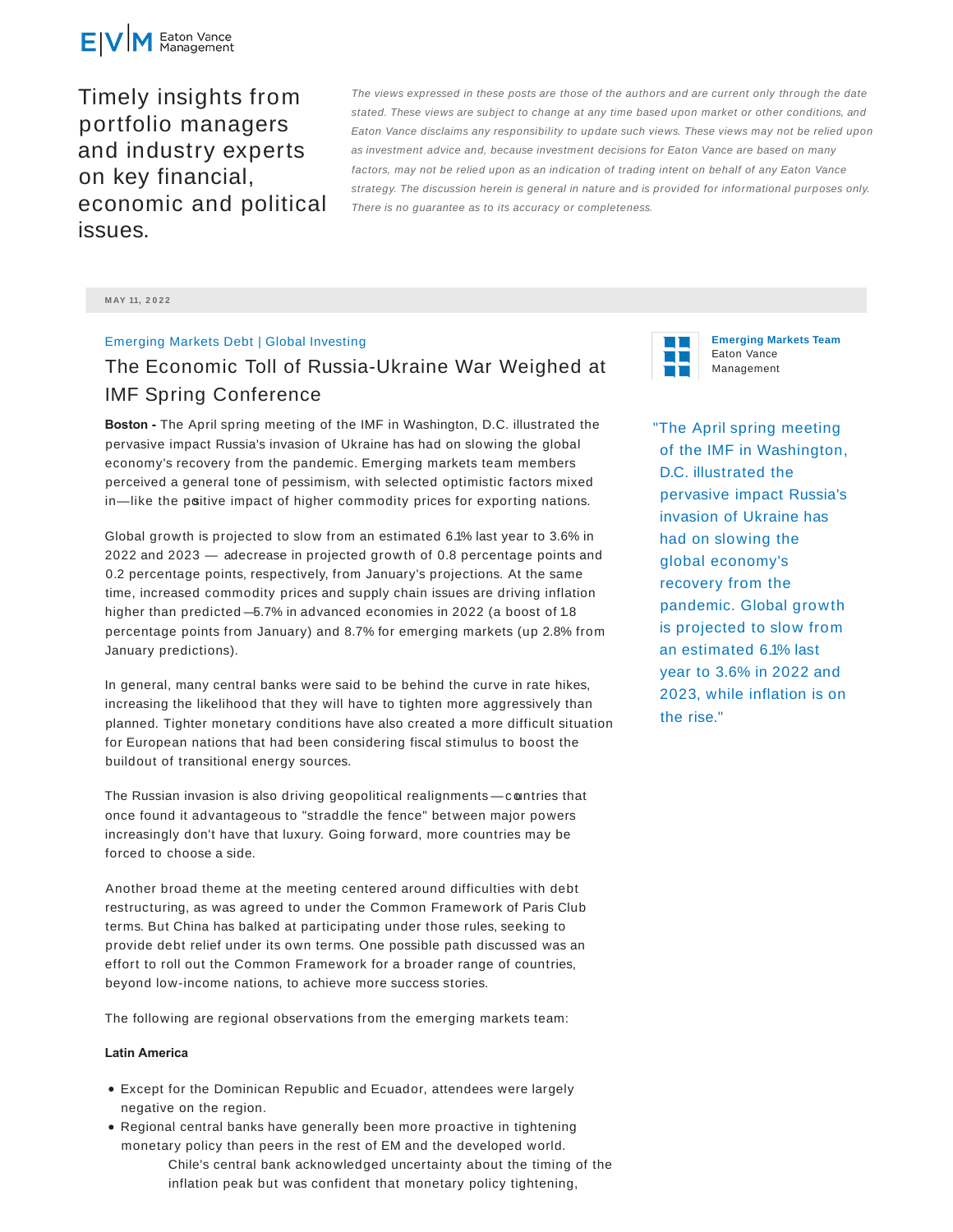coupled with plans to cut spending by 20% in real terms, will eventually tame inflation.

In Colombia, the central bank appears to be comfortable with the pace of monetary policy tightening, despite rising inflation prints and market perception that the monetary authority is behind the curve.

Elections in Colombia and Brazil are being closely followed for their potential impact on economic policies.

## **G10 Countries**

- The prospect of a recession in Western Europe was top of mind, as Russia may halt its gas exports to the region.
- Monetary policy is getting tighter across the board.
- Fiscal policy views, however, are varied. Dollar Bloc countries are focused on less fiscal spending to reduce inflationary pressures. Meanwhile, Western European countries are focused on shifting energy reliance away from Russia and cushioning the impact of higher energy prices on households and businesses. That will lead to higher government spending and investment in coming years.

#### **Asia**

- There are stark contrasts in the pace of economic recovery across the region. For instance, China is imposing new lock downs to pursue covid zero, while South Korea has lifted all covid rules and opened its borders.
- Many Asian nations are big energy importers, and rising prices are lowering growth expectations. Governments have responded with energy subsidies, which delays the region's fiscal consolidation effort.
- Central banks are saying they do not need rate hikes yet. While Inflation may not be an issue yet, the output gap from many Asian countries is an issue. COVID restrictions have been limiting operations and the output of exports.
- China says it wants to be neutral, but it is siding with Russia. Korea and Japan